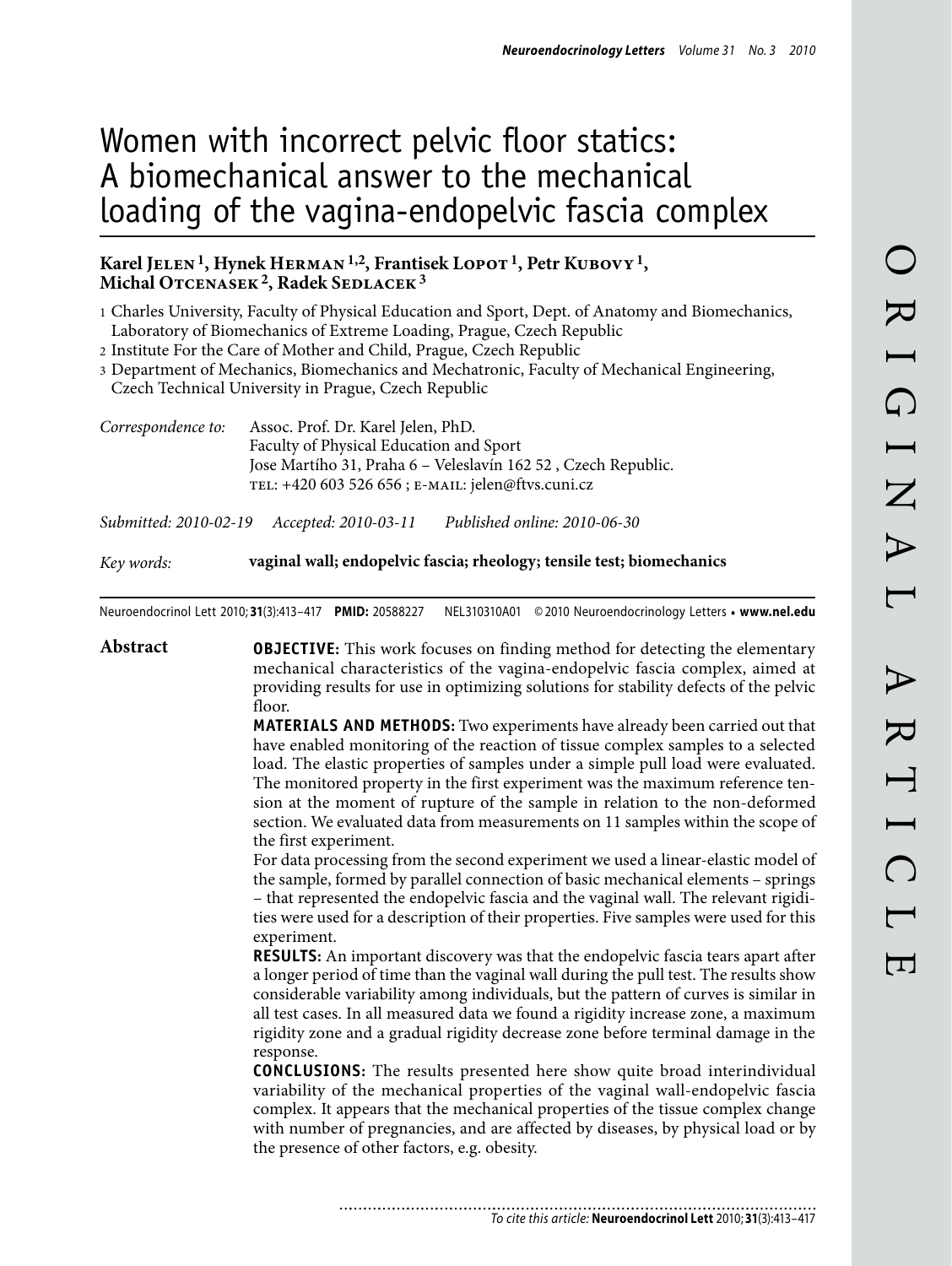# **Introduction**

Defects of pelvic floor statics are a frequent cause of female mortality, and are a serious health and socialeconomic issue. According to Olsen *et al.* (1997), there is an 11% accumulated risk of the need for surgery ut to the age of 70 years, and a 30% risk of a need for repeat surgery within a period of 5 years after the initial operation. Clinical symptoms of defects include urinary incontinence, faecal evacuation disorder and impaired intercourse experience (dyspareunia). All these states are non-lethal, but they have a serious impact on quality of life, employment opportunities and the chance to form satisfactory relationships.

The main causes are vaginal delivery injuries, a chronic increase in abdominal pressure (obesity, cough), and ageing processes. These causes lead to changes in the mechanical properties of both the vaginal suspension apparatus – the endopelvic fascia, and the vaginal wall itself (Cruikshank 2003; Otcenasek 2001; Urdzik *et al.* 2007). The mechanical properties of these tissues have been examined only very marginally until now, and some relevant biomechanical characteristics are virtually absent in the literature.

The objective of this work is therefore to find a method for reliably defining the elementary biomechanical parameters of the vaginal wall and endopelvic fascia complex, and for recording their development in relation to selected parameters (impact of loading type, chronic illness, obesity, gravidity, etc.)

**Material and method**

#### *Characteristics of the tested set*

Due to the complicated setting of the endopelvic fascia, there is no way to perform rigidity testing throughout its course. The best access is from the area of the rectovaginal septum, where a sample piece of tissue can be gathered during a standard scheduled operation, without any risk for the patient. All samples used in our experiment were collected during operations performed as "posterior vaginoplasty" for clinical reasons.

The samples were prepared as necessary for a therapeutic solution of the diagnosis. Immediately after they had been collected, they were fixed on a cork bed, immersed into a physiological solution and stored at a temperature of 4–7 °C. Before the measurements were made, the samples were standardised to a cuboid shape (for dimensions, see Table 1). The measurements were performed as soon as possible after collection (6–48 hours).

## *Measurement protocol*

The experimental data was detected in the biomechanical laboratory at the Czech Technical University in Prague. The samples were fixed in jaws of CTU's own construction, with thrust of 5 MPa (see Figure 1).

The experiment was performed on the MTS 858 Mini Bionix machine, according to the following protocol:

- load type: simple tension<br>• load direction: caudal-cranial,
- valued direction: caudal-crani<br>
loading speed: 20 mm/min
- loading speed:
- the liquid ratio in the total volume of the sample was not monitored before, during and after the test
- the sample was not moistened during the test
- the properties of the sample were stabilized by 10 loading cycles, using a force of 0 N to 4 N (Figure 2, encircled area)
- in the actual test, the inserted value was the stretching



Fig. 1. Fixed sample.

| Sample         | Dimensions [mm]               | Section [mm <sup>2</sup> ] |
|----------------|-------------------------------|----------------------------|
| 1              | $31.0 \times 3.5 \times 6.3$  | 108.5                      |
| $\overline{2}$ | $39.0 \times 3.0 \times 6.0$  | 117.0                      |
| 3              | $34.0 \times 12.0 \times 6.0$ | 408.0                      |
| 4              | $31.0 \times 7.5 \times 3.5$  | 232.5                      |
| 5              | $19.5 \times 8.1 \times 4.6$  | 151.4                      |
| 6              | $32.7 \times 7.3 \times 3.3$  | 238.7                      |
| 7              | $39.9 \times 10.0 \times 3.2$ | 399.0                      |
| 8              | $39.3 \times 11.0 \times 4.1$ | 432.3                      |
| 9              | $39.1 \times 9.2 \times 3.5$  | 359.7                      |
| 10             | $38.0 \times 10.3 \times 3.0$ | 391.4                      |
| 11             | $45.0 \times 9.0 \times 4.5$  | 405.0                      |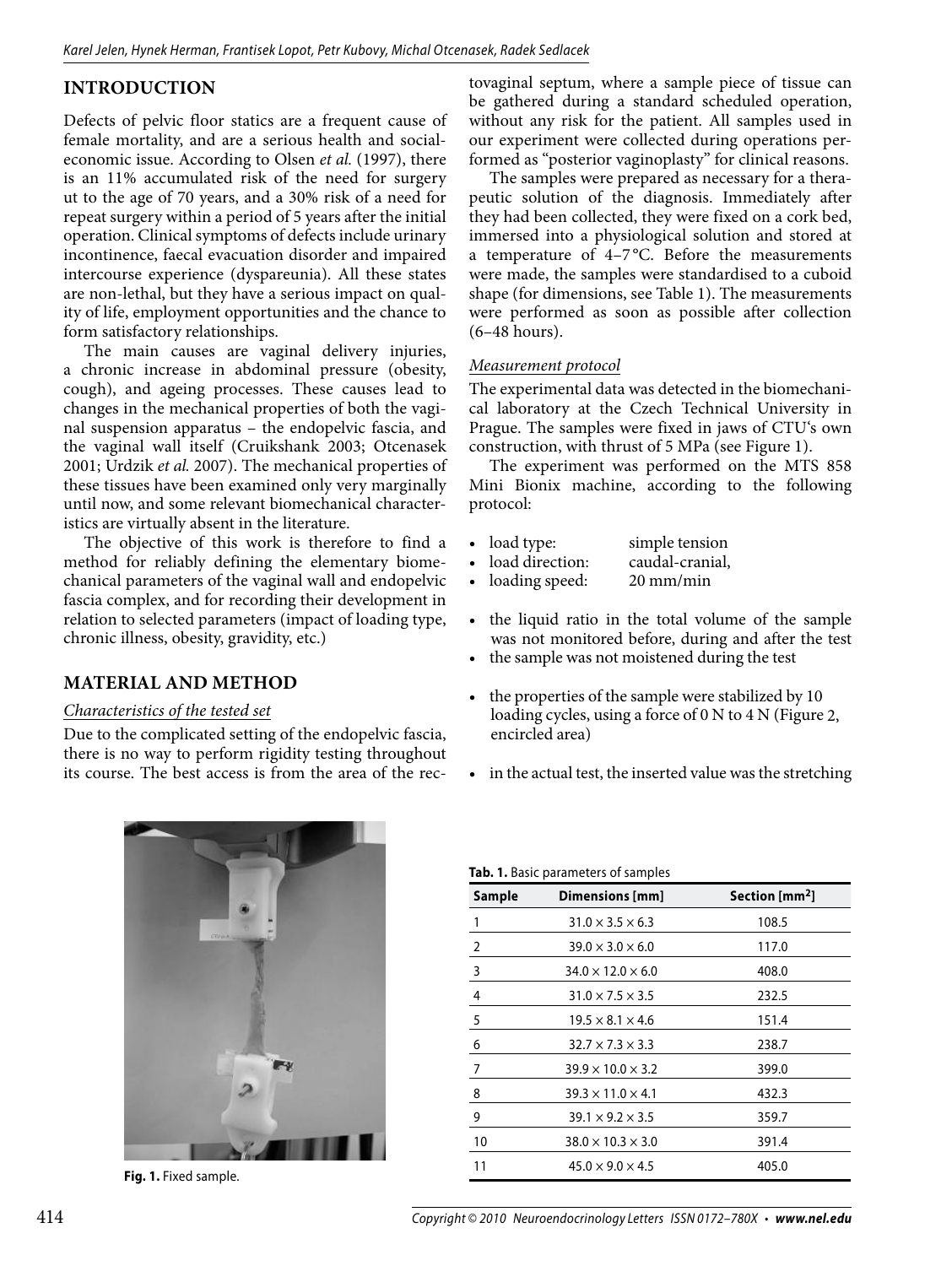A sample response with sampling frequency of 10Hz was detected in both experiments.

There was constant air humidity of about 60–80%, and the temperature in the laboratory was within the range of 24–26 °C.

### *Data processing and evaluation*

The objective of the experimental data processing was to find the maximum tension at the moment when the sample ruptured (Figure 2, fascia rupture), and to discover any trend in changes in the mechanical properties of the sample related to the deformation.

During data processing, the tissue was considered to be a linear-elastic material, with regard to its detected response to the load course (Figure 2).

## *Determining the tension at the moment when the sample ruptures*

Data from 11 measurements was processed for this evaluation (Table 1).

The evaluation was performed using the following expression:

$$
\sigma = \frac{F}{A_0} \tag{1}
$$

where  $\sigma$  is relative tension (related to the nondeformed section), *F* is force at the moment of rupture, and  $A_0$  is a section of the non-deformed sample.

## *Monitoring the behaviour of mechanical properties in relation to stretching of the samples*

Five samples were used in this part of the research task.

The monitored parameters for an evaluation of the development of the mechanical properties of the sample in relation to stretching were the rigidities of the individual components (fascia and vaginal wall). Data from sample loading until destruction was used for processing (Figure 3).

The curve was divided into multiple parts with a linearized course. The parts are marked with ordinal numbers in Figure 3.



**Fig. 2.** Relation of force F and stretching ∆l (an example).

Slight vacillations in the measured course (Figure 3, black encircled area) that show stretching without a further increase in the presumed force may be interpreted, e.g. as moments where there was some minor fault in the tissue that had no influence on the overall stability of the response of the tested sample.

A major breakthrough in the course of the response of the sample was the rupture of the vaginal wall (Figure 3, white encircled area).

The subsequent course of the graph (Figure 3, laps 8 and 9) was then formed only by the endopelvic fascia response. The moment at which the vaginal wall ruptured and then the endopelvic fascia also ruptured was well detectable even in a synchronous video recording of the experiment.

The individual parts (No. 1–9, see Figure 3) were interlaced with lines the directions of which were the monitored parameter.

A rigidity evaluation resulted from the schemes in Figure 4.

For an evaulation of the rigidity, an analogy of regression line equations and a rigidity-defined linear spring description was used:

Linear spring description equation:

$$
F = K\Delta l,\tag{2}
$$

where  $K$  [N/mm] is spring rigidity,  $F$  [N] is force in effect, and *∆l* [mm] is stretching.

Regression line equation:

$$
y = ax + b,\tag{3}
$$

where *a* is direction (determines line tilt) and *b* is an absolute element (determines the position of the line relative to the given axial system).

Comparing the two expressions (2, 3), can we write the following:

$$
F \approx y; \Delta l \approx x; K \approx a
$$



**Fig. 3.** Dividing the curve into linear parts (an example).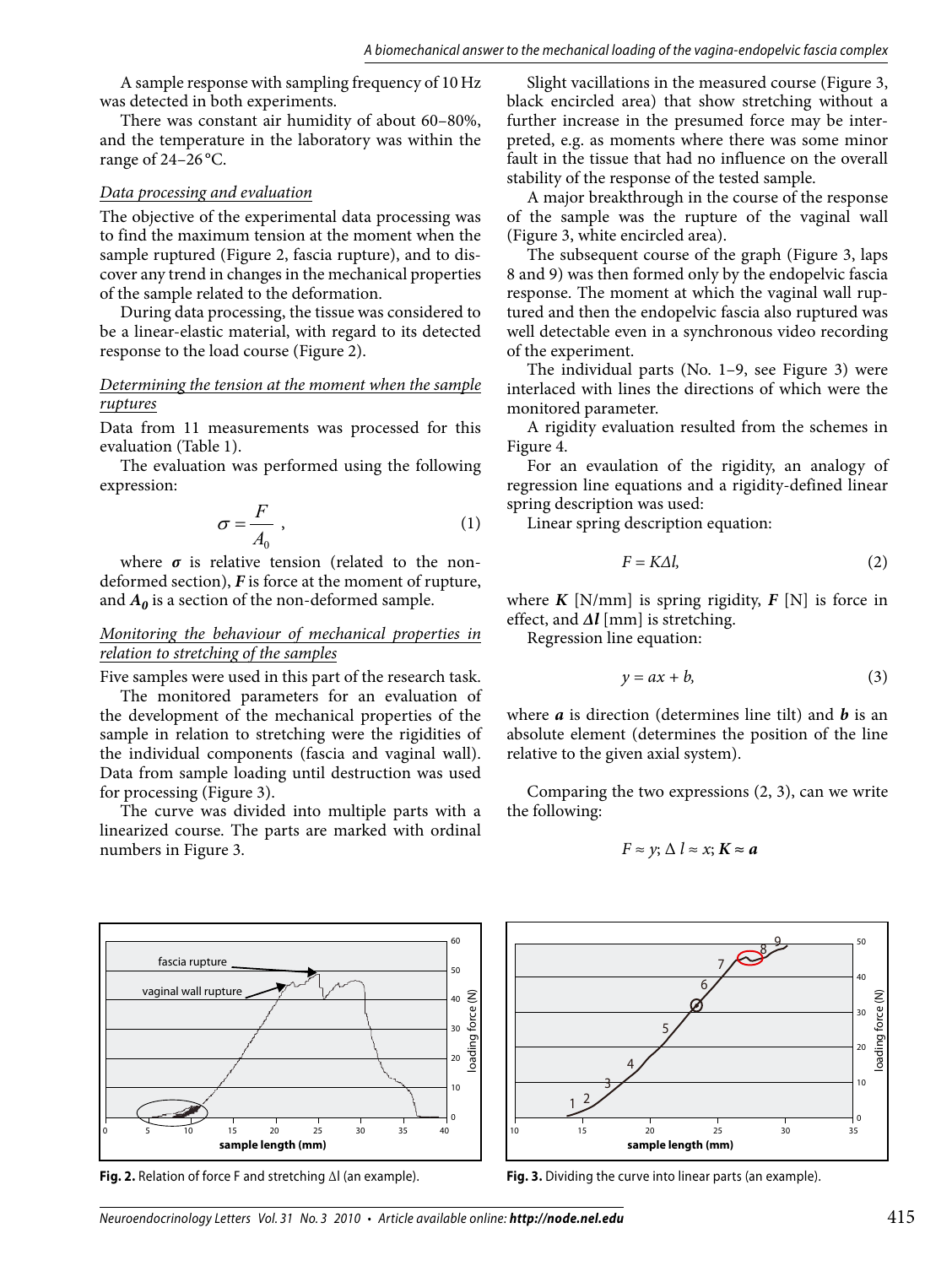This implies that a calculation of the direction of the regression line defines the rigidity of the monitored sample or a part of the sample.

Taking into account the real setting of the two tissue structures in the samples (Figure 4), we created a complete model of the tested samples by joining the two rigidities in parallel. This is described by the following force balance equation:

$$
F_{FP} = F_P + F_F,\tag{4}
$$

where  $F_{FP}$  is the force recorded by the detection head of the testing device,  $F_p$  is the reaction force determined by the properties of the vaginal wall, and  $F_F$  is the force determined by the endopelvic fascia.



**Fig. 4.** Biomechanical model vaginal wall + fascia.

Using relation (2), equation (4) can be modified for an intact complex to the form:

$$
K_{FP} \Delta l = K_F \Delta l + K_p \Delta l,\tag{5}
$$

From relation (5), we can formulate an expression for vaginal wall rigidity:

$$
K_P = K_{FP} - K_F. \tag{6}
$$

Taking into account the data available from the experiments, this relation can be used for defining the rigidity of the vaginal wall at the moment of rupture (Figure 3, red marked area), when the rigidity of the endopelvic fascia itself is known (Figure 3, parts 8 and 9).

#### **Results**

Eleven samples is not enough to enable us to process the results with statistical quality, but they enable a comparison related to the anamnesis data of the women in the experiment.

#### *Determining the tension at the moment when the samples rupture*

The tensions reached when the sample (Table 2) was destroyed were calculated using relation (1). This is is the relative tension related to non-deformed sample sections.

In Table 2,"relative tension" spanning from 0.39 MPa to 1.7 MPa is detected.

We can express the following conclusions:

Women who have never delivered, or who have delivered by means of an operation, fall into the group with the highest sample tension (Table 2, samples 4, 6, 10). In the anamnesis of such women there is also no record of chronic disease leading to a long-term increase in abdominal pressure. Mostly these are women in perimenopause, who have a comparatively high social position and do not perform physically demanding work.

Women with multiple deliveries or who have delivered a foetus with a high birth weight (Table 2, sample 7, 9) and women with serious obesity (Table 2, samples 1, 2, 11) fall into the group with the lowest relative tension values.

#### *Monitoring the behaviour of mechanical properties related to sample stretching*

Calculated values of the rigidities of the samples and their individual components – vaginal wall and endopelvic fascia – are displayed in Tables 3, 4 and 5.

Based on measurement course analysis and a comparison of the calculated rigidities, we can state that:

The vaginal wall endures less stretching than the endopelvic fascia. This conclusion is valid for all our experiments performed so far, irrespective of patient anamnesis.

The rigidity of the sample increases with deformation, and after reaching the maximum it decreases while heading for rupture (Figure 4). The course has concave characteristics and is visible on all tested samples.

After rupture of the vaginal wall, the rigidity of the endopelvic fascia decreases with increasing deformation (Figure 5). This decrease can be considered linear with satisfactory precision.

## **Discussion**

Thanks to their easy repeatibility, the results produced so far provide a way to create a relatively simple methodology for examining the tested tissue.

The first part of the experiment determined the highest tension that was reached. This was used as a quantifier for an evaluation of tissue quality. The selected method appears to be appropriate. Formally, however,

| Tab. 2. Rupture tension. |  |
|--------------------------|--|
|--------------------------|--|

**Sample No. 1 2 3 4 5 6 7 8 9 10 11 Tension [MPa]** 0.85 0.74 0.68 1.10 0.72 1.20 0.48 1.10 0.39 1.70 0.32